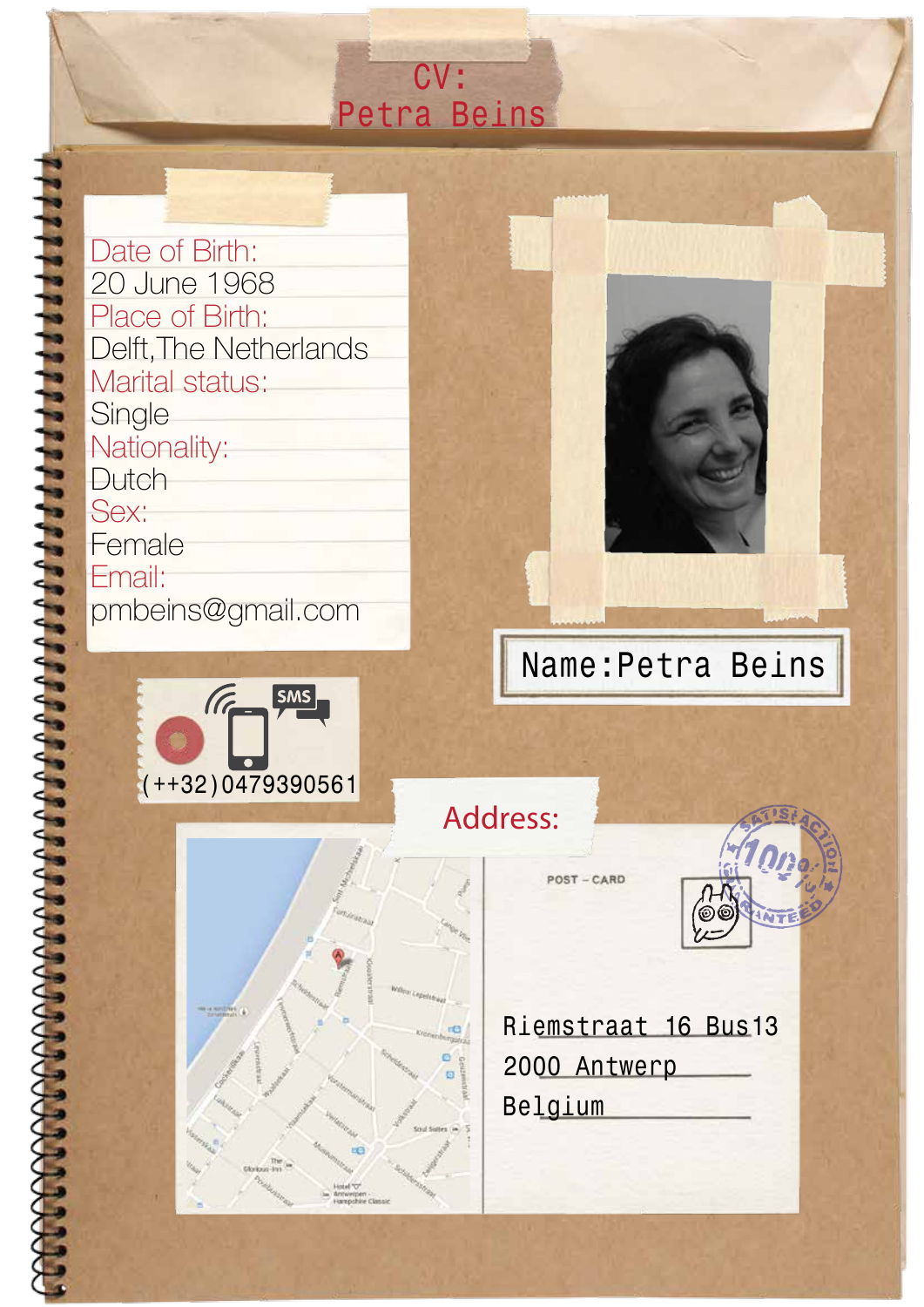### ACCOMPLISHMENTS:

From July 2007- now I have my own company BEINSpired. I have/had assignments for several projects in fashion/interior/shoe market:

\* Senior soft goods designer for Amenity kits travel market (Harmony on board/DeSter) Nov 2014-May 2015 maternity replacement. Bag designs (VAA,AA,etc)

\* Designs for Cannoniere High end brand for Men (socks/underwear/packaging umbrella/beanbag/polo/t-shirt etc...)

- \* Plopsaland work outfits for the people in the 4 theme-parks
- \* Concept for famous artist designing accessoiries with his work.
- \* Shoe design Aliveshoes Italie,Roberto Botticelli,Fornarina,Sacha,Durea,USG Pantofolo d'oro,Yellow Cab,Maruti( Bosgroup).(Men, Women and Kids)
- \* Designs for Beconnected in Shanghai on freelance base to develop:
	- boys/menswear collections for the Dutch market (mid to high end).
	- socks/night and underwear european market
	- baby and kidswear, woven/jersey/flatknit/toys/beachwear etc
	- menswear for chinese market...bags/packaging/labeling etc.(high end) - swimwear kids/men/women/lic.
- \* Design socks/swimwear collection for Veritas Belgium for mens and boys.
- \* Designer on project base (2007-2009) for JBC for the total License package (Bumba,K3,Samson,Spring,Plop and Ketnet).For boys,girls and baby depends
- on license.And at the moment on freelance base for several collections.
- \* Designer for Van der Erve who devellops license prducts European wide for the kids/mens and ladies market,clothes,pjyama's, accessoiries etc.
- \* Working for a "New Brand" as technical support and design.
- \* Sportswear C&A for kids girls and several other assignments.
- \* Jacket design for Kids,technical sheets and artworks.Suppl.mid to high end
- \* I started to develop my own designs next to project for other companies.

From October 2005 till July 2007 I worked as a Head designer of the children's department of JBC.Is a belgium retailer with 100 stores around Belgium and Luxemburg (www.jbc.be) Far East experience, China and India.

From 1998 till 2005 I was working C&A. Working as a fulltime designer with several buying tasks . I was working for the children's department starting in 1998 for the Baby dept. in 2001 responsible for the total kids sport collection, like concept, colors, styles etc. Travel/Buying trips to mostly China Turkey,India,Italy and Portugal. Shopping/trade fairs allover the world.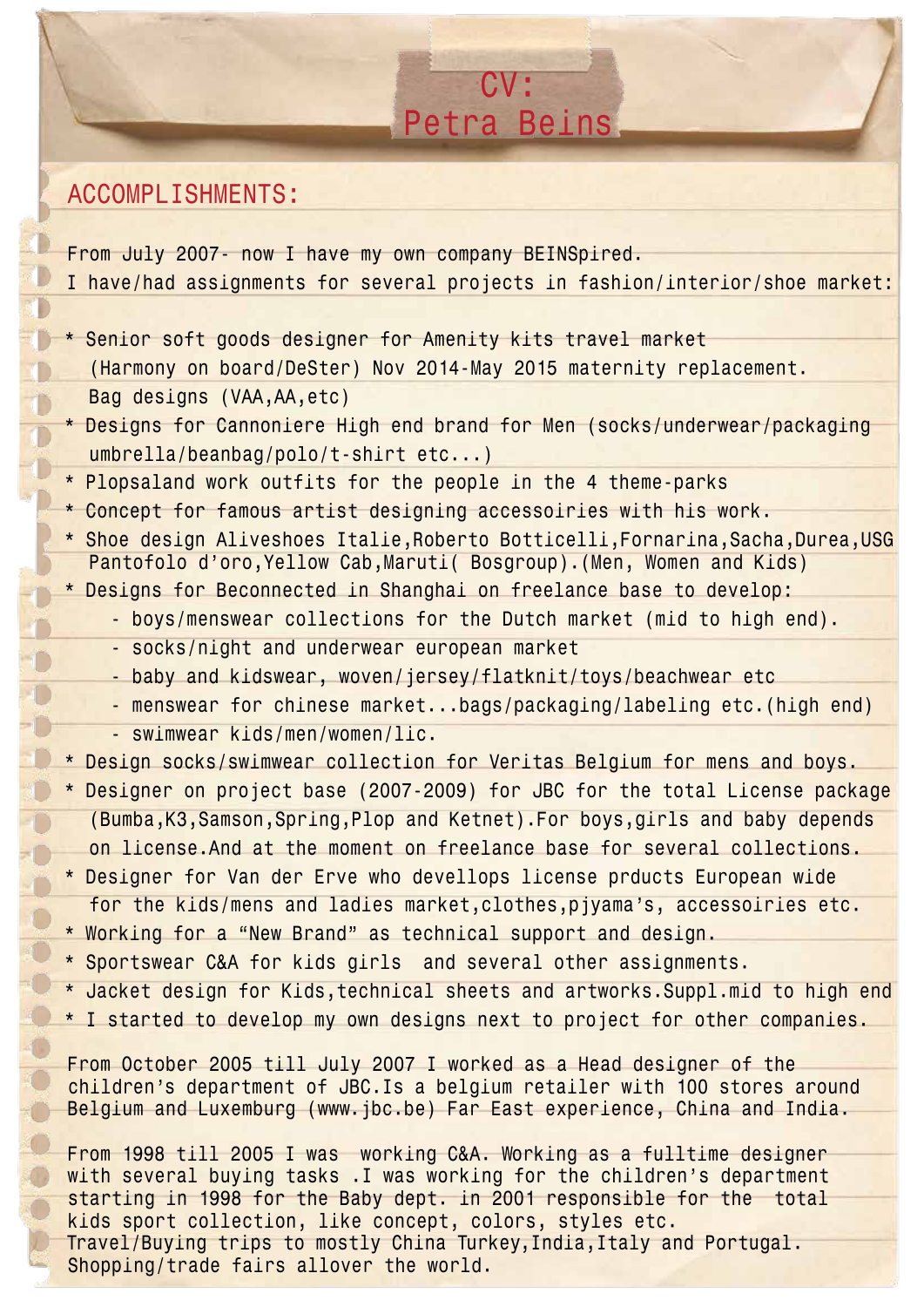From 2003 till 2005 for the Disney collection shop in shop concept at C&A. Won the Disney award for best retailer collection of the year 2004 From 1995-1998 Kids Factory Breda: Part-time as a stylist for baby- and kids interior/rooms,accessories,etc. (www.kidsfactory.nl) High end market.

Since 1993 up till 1998 I was working as a freelance designer/stylist for several companies, with different assignments:

- \* Commercial campaign for travel agency.(incl. design for TourBus)
- \* Window styling. Photo styling
- \* Logo-design for Python.
- \* Sock collections for Du Parc,Heijstee (Lady,Gentlemen,Kids and Baby).
- \* Tags for Nominette, Belgium (for Fashion and shoes)
- \* Baby-designs for Marco,Gerjo
- \* Textile designs in Hennep voor new product.Hennep as new material.
- \* Illustrations for magazine "Kinderen" and for stationar for Biri
- \* Designs for Superconfex, Swim fashion for Ladies, Gentlemen and Children.
- \* Textile designs, prints and fashion designs for Superconfex Baby and Children (included labeling & tags).
- \* Prints for Peek en Cloppenburg, Beebies.
- \* Artwork for Bad Boys & O'neill free style
- \* Styling stand for "Woonbeurs" in RAI,Styling baby rooms for magazines
- \* Design and making theater costumes and decor
- \* Design and making/winning of Art piece in shopping center.

#### EXPERIENCE:

10

**PODOOOOOOOOOO** 

| 1993-1995 Freelance designer (and partner) for O Design.1995                                         |
|------------------------------------------------------------------------------------------------------|
| 1995-1999 Freelance designer (and owner) for PeBe Design, specialized<br>in baby and children brands |
| 1995-1998 Stylist (part-time) for Kids Factory Breda (interior)                                      |
| 1996-1998 Volunteer for stimulating Arts among people.                                               |
| 1998-2000 C&A Designer for C&A buying baby club department.<br>For European collection               |
| 2000-2001 C&A Designer with a coordinated function for night and                                     |
| underwear and accessories in baby club                                                               |
| 2001-2003 C&A Designer for Kids sport department, jogging for kids form 2-12.                        |
| with part buying tasks.                                                                              |
| 2003-2005 C&A Designer for Disney collection shop in shop concept.                                   |
| Responsible for the total concept collection building,                                               |
| working close with Disney London Department was later build                                          |
| out to a total License Team, but Disney was the base.                                                |
| 2005-2007 Head designer Kids department JBC belgium team of 5 designers                              |
| During all this time I kept working freelance for Illustrations,                                     |
| fabric design for childrens bedlinen and mens wear                                                   |
| 1993-now Freelance alongside my job.                                                                 |
| 2007-now started my own company BEINSpired BVBA.                                                     |